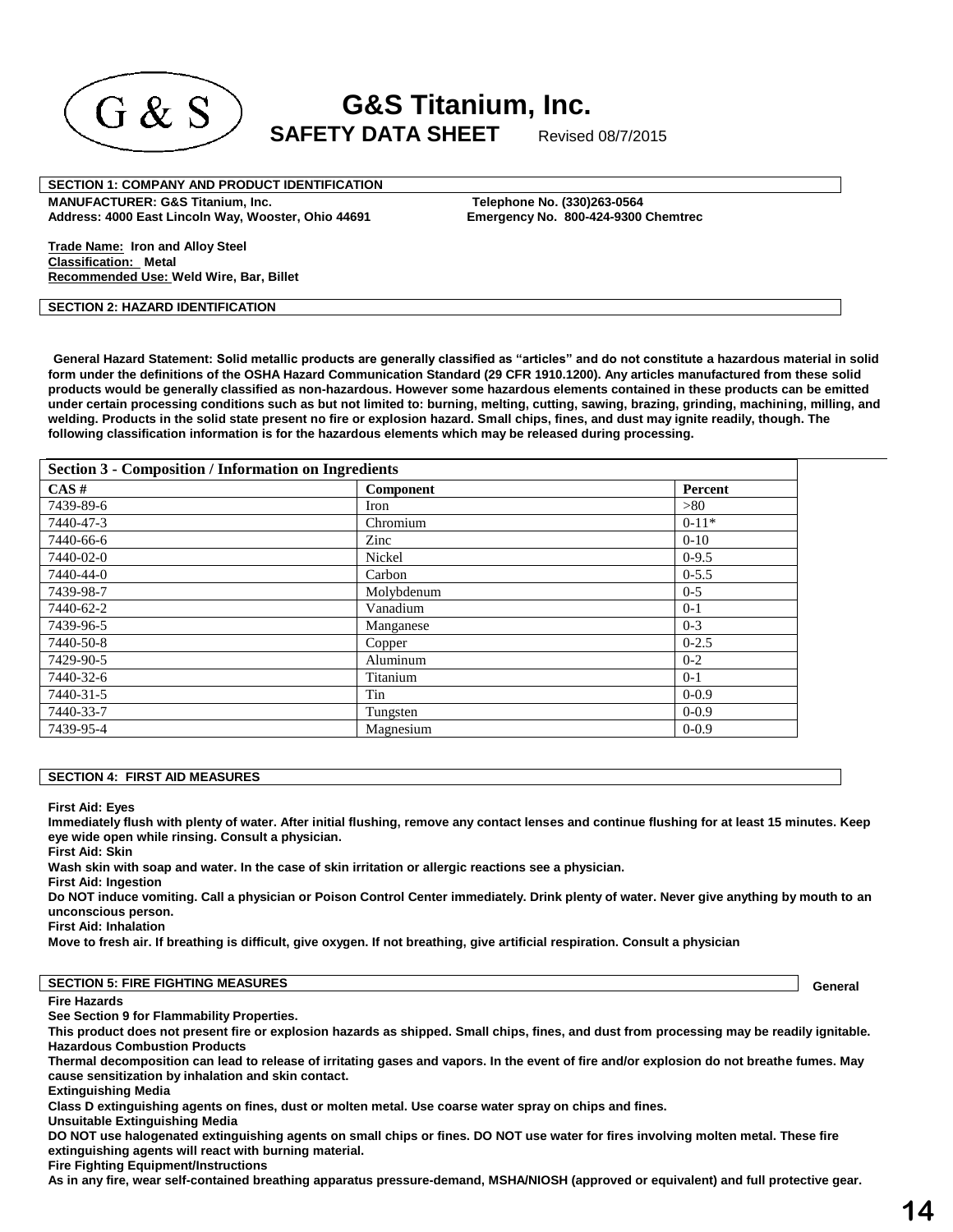

**G&S Titanium, Inc.**  $\begin{array}{cc} \textbf{G} & \textbf{S} \ \textbf{S} & \textbf{S} \end{array}$  SAFETY DATA SHEET Revised 08/7/2015

**SECTION 6: ACCIDENTAL RELEASE MEASURES**

**Recovery and Neutralization** 

**Avoid dust formation. Collect scrap for recycling.** 

**Materials and Methods for Clean-Up** 

**If product is molten, contain the flow using dry sand or salt flux as a dam. All tools and containers which come in contact with molten metal must be preheated or specially coated and rust free. Allow the spill to cool before remelting as scrap.** 

**Emergency Measures** 

**Keep people away from and upwind of spill/leak.** 

**Personal Precautions and Protective Equipment** 

**Wear appropriate protective clothing and respiratory protection for the situation.** 

**Environmental Precautions** 

**Prevent further leakage or spillage if safe to do so. Prevent product from entering drains. Do not flush into surface water or sanitary sewer system.** 

**Prevention of Secondary Hazards** 

**None**

**SECTION 7: HANDLING AND STORAGE** 

**Handling Procedures** 

**Avoid contact with skin, eyes and clothing. Wear personal protective equipment. Avoid dust formation. Keep material dry. Avoid contact with sharp edges or heated material.** 

**Storage Procedures** 

**Keep container tightly closed in a dry and well-ventilated place.** 

**Incompatibilities** 

**Acids. Alkalis. Water. Halogenated compounds. Metal oxides.**

**SECTION 8: EXPOSURE CONTROLS AND PERSONAL PROTECTION**

| Chromium (7440-47-3)                                  | Nickel (7440-02-0)                                           |
|-------------------------------------------------------|--------------------------------------------------------------|
| ACGIH: 0.5 mg/m3 TWA                                  | ACGIH: 1.5 mg/m3 TWA (inhalable fraction)                    |
| OSHA: 1 mg/m3 TWA                                     | OSHA: 1 mg/m3 TWA                                            |
| NIOSH: 0.5 mg/m3 TWA                                  | NIOSH: 0.015 mg/m3 TWA                                       |
| Molybdenum (7439-98-7)                                | <b>Manganese (7439-96-5)</b>                                 |
| ACGIH: 10 mg/m3 TWA (inhalable fraction); 3 mg/m3     | ACGIH: 0.2 mg/m3 TWA                                         |
| TWA (respirable fraction)                             | OSHA: 1 mg/m3 TWA (fume)                                     |
| OSHA: 10 mg/m3 TWA                                    | 3 mg/m3 STEL (fume)                                          |
|                                                       | 5 mg/m3 Ceiling                                              |
|                                                       | NIOSH:                                                       |
|                                                       | 1 mg/m3 TWA (fume)                                           |
|                                                       | 3 mg/m3 STEL                                                 |
|                                                       |                                                              |
|                                                       |                                                              |
|                                                       |                                                              |
| Copper (7440-50-8) ACGIH:                             | Aluminum (7429-90-5) ACGIH:                                  |
| 0.2 mg/m3 TWA (fume)                                  | 1 mg/m3 TWA (respirable fraction)                            |
| OSHA:                                                 | <b>OSHA:</b>                                                 |
| 0.1 mg/m3 TWA (dust, fume, mist, as Cu)               | 15 mg/m3 TWA (total dust); 5 mg/m3 TWA (respirable fraction) |
| NIOSH:                                                | NIOSH:                                                       |
| 1 mg/m3 TWA (dust and mist); 0.1 mg/m3 TWA (fume)     | 10 mg/m3 TWA (total dust); 5 mg/m3 TWA (respirable dust)     |
| Vanadium (7440-62-2)                                  | Tin (7440-31-5)                                              |
| OSHA:                                                 | ACGIH: 2 mg/m3 TWA                                           |
|                                                       |                                                              |
| 0.05 mg/m3 TWA (respirable dust, as V2O5); 0.05 mg/m3 | OSHA: 2 mg/m3 TWA                                            |
| TWA (fume, as V2O5)<br>NIOSH:                         | NIOSH: 2 mg/m3 TWA                                           |
|                                                       |                                                              |
| 1 mg/m3 TWA (listed under Ferrovanadium dust)         |                                                              |
| 3 mg/m3 STEL (listed under Ferrovanadium dust)        |                                                              |
| Tungsten (7440-33-7)                                  |                                                              |
| ACGIH: 5 mg/m3 TWA                                    |                                                              |
| 10 mg/m3 STEL                                         |                                                              |
| OSHA: 5 mg/m3 TWA                                     |                                                              |
| 10 mg/m3 STEL                                         |                                                              |
| NIOSH: 5 mg/m3 TWA                                    |                                                              |
| 10 mg/m3 STEL                                         |                                                              |
|                                                       |                                                              |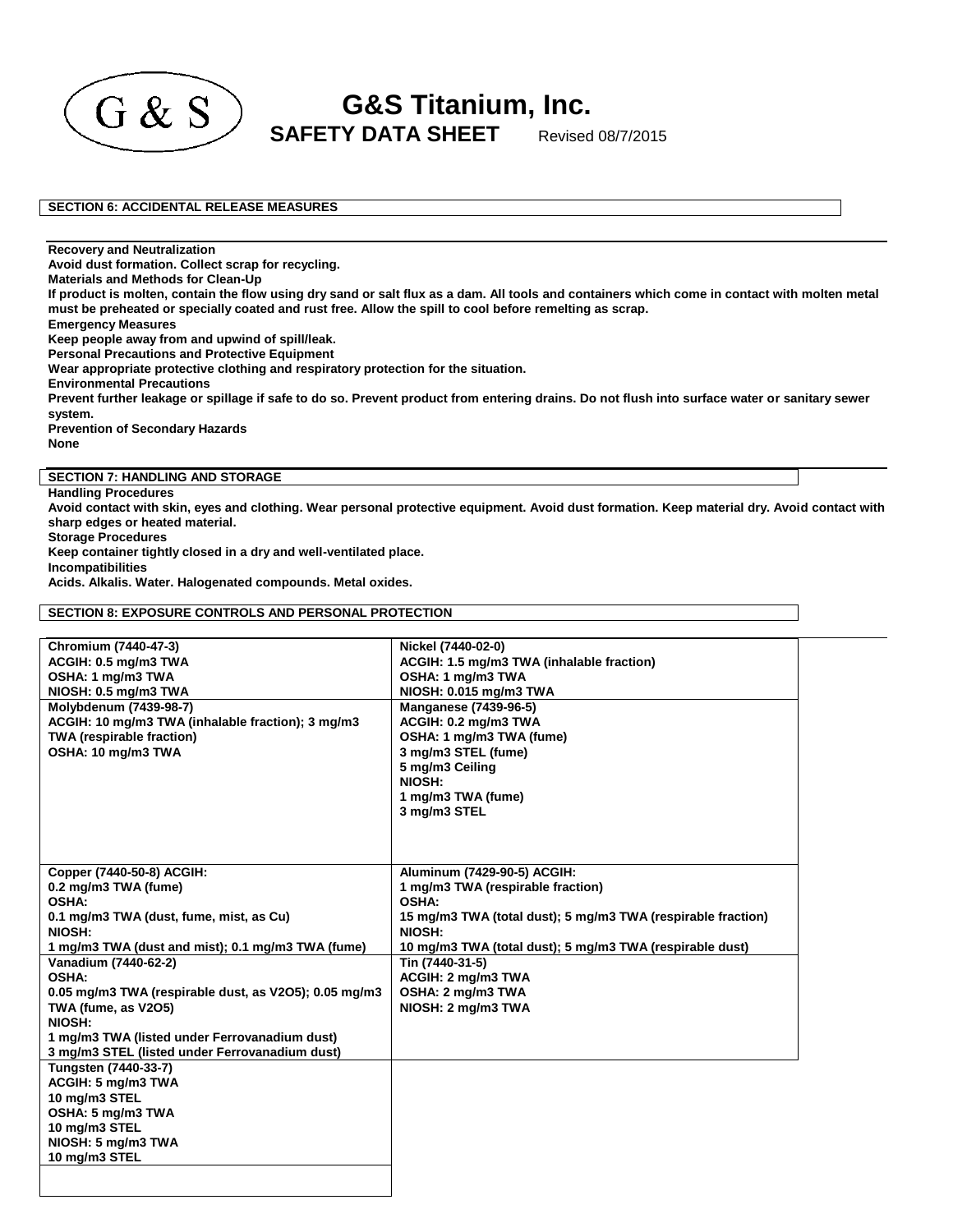

**G&S Titanium, Inc.**

## **Engineering Measures**

**Where feasible, enclose processes to prevent dust dispersion into the work area. Provide local exhaust when possible, and general ventilation as necessary, to keep airborne concentrations below exposure limits and as low as possible.** 

**Personal Protective Equipment: Respiratory** 

**If exposure limits are exceeded or irritation is experienced, NIOSH/MSHA approved respiratory protection should be worn. Positive-pressure supplied air respirators may be required for high airborne contaminant concentrations. Respiratory protection must be provided in accordance with current local regulations.** 

**Personal Protective Equipment: Hands** 

**Use impervious gloves such as neoprene, nitrile, or rubber for hand protection.** 

**Personal Protective Equipment: Eyes** 

**Wear safety glasses with side shields and/or goggles as necessary to prevent dust from entering eyes.** 

**Personal Protective Equipment: Skin and Body** 

**Use body protection appropriate for task.** 

**Hygiene Measures** 

**Do not breathe vapors/dust. When using, do not eat, drink or smoke. Provide regular cleaning of equipment, work area and clothing. Avoid contact with skin, eyes and clothing. Wash hands before breaks and immediately after handling the product. Keep away from food, drink and animal feeding stuffs.**

**SECTION 9: PHYSICAL AND CHEMICAL PROPERTIES**

| Appearance:                     | Gray-Metallic | Odor:                                     | None                    |
|---------------------------------|---------------|-------------------------------------------|-------------------------|
| <b>Physical State:</b>          | Solid         | pH:                                       | <b>NA</b>               |
| Vapor Pressure:                 | ND.           | <b>Vapor Density:</b>                     | <b>ND</b>               |
| <b>Boiling Point:</b>           | ND.           | <b>Melting Point:</b>                     | ~1538 (°C) / ~2800 (°F) |
| Solubility (H2O):               | Insoluble     | <b>Specific Gravity:</b>                  | $-7.6 - 7.8$            |
| <b>Evaporation Rate:</b>        | ND.           | VOC:                                      | ND                      |
| Octanol/H2O Coeff.:             | <b>ND</b>     | <b>Flash Point:</b>                       | <b>NA</b>               |
| <b>Flash Point Method:</b>      | <b>NA</b>     | <b>Upper Flammability Limit</b><br>(UEL): | <b>NA</b>               |
| <b>Lower Flammability Limit</b> | <b>NA</b>     | <b>Burning Rate:</b>                      | <b>NA</b>               |
| $(LFL)$ :                       |               |                                           |                         |
| <b>Auto Ignition:</b>           |               | <b>NA</b>                                 |                         |

# **SECTION 10: STABILITY AND REACTIVITY**

**Chemical Stability Stable under recommended storage conditions. Hazardous Reaction Potential Will not occur. Conditions to Avoid Dust formation. Heat, flames and sparks. Protect from water. Incompatible Products Acids. Alkalis. Water. Halogenated compounds. Metal oxides. Hazardous Decomposition Products Toxic metal oxides and carbon and nitrogen oxides may be produced during a fire involving metal alloys. Alloys with nickel may also produce poisonous nickel carbonyl.**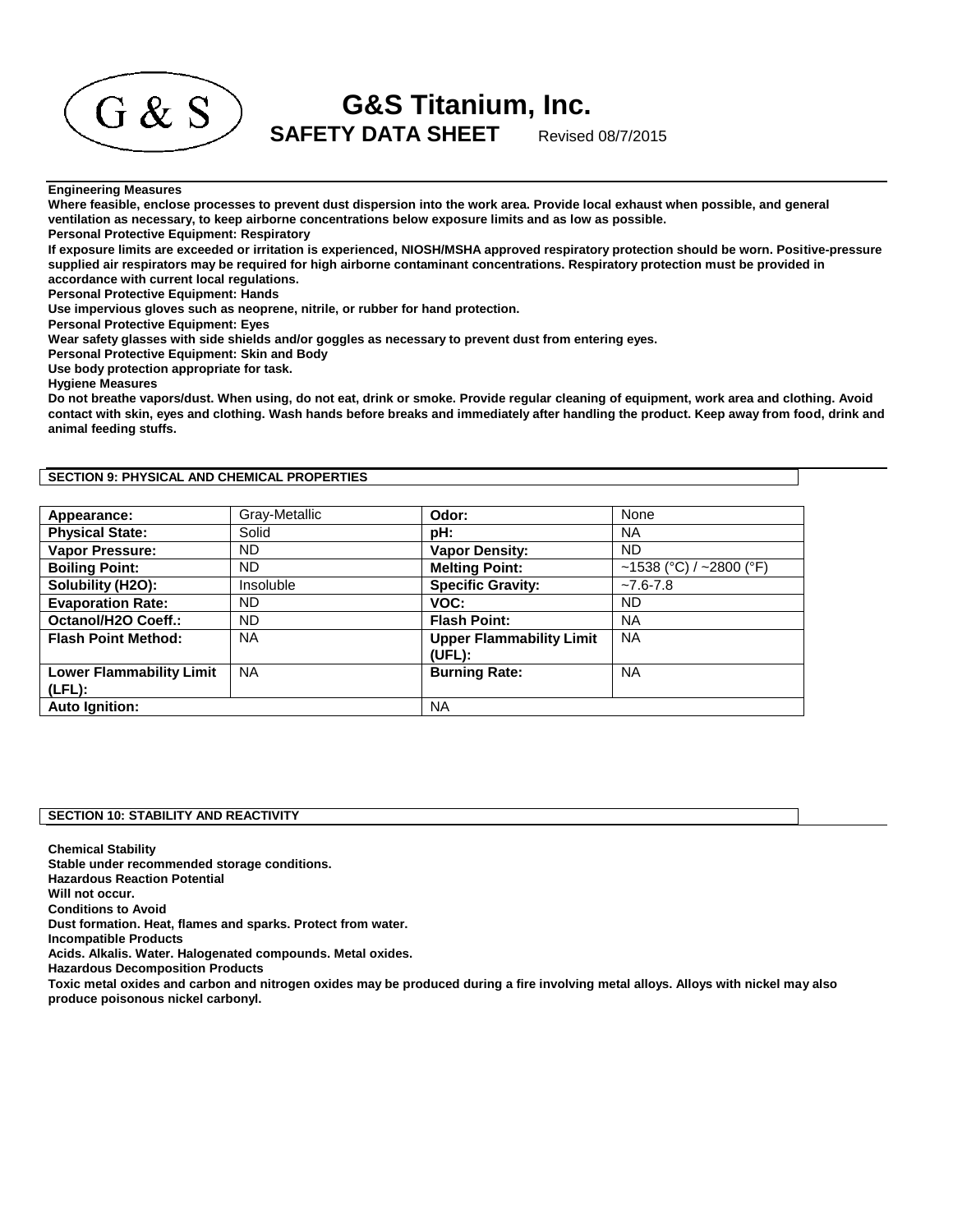

**G&S Titanium, Inc.**  $\mathrm{G} \ \& \ \mathrm{S} \!\!\! \!\! \!\! \!\! \!\! \sum_{\mathsf{SAF} \mathsf{E} \mathsf{TY} } \mathsf{DATA} \ \mathsf{SHEET} \!\!\! \sup_{\mathsf{Revised} \ 08/7/2015} }$ 

#### **SECTION 11: TOXICOLOGY INFORMATION**

**Acute Toxicity Component Analysis - LD50/LC50 Iron (7439-89-6) Oral LD50 Rat 984 mg/kg Nickel (7440-02-0) Oral LD50 Rat >9000 mg/kg Carbon (7440-44-0) Oral LD50 Rat >10000 mg/kg Manganese (7439-96-5) Oral LD50 Rat 9 g/kg Magnesium (7439-95-4) Oral LD50 Rat 230 mg/kg Potential Health Effects: Skin Corrosion Property/Stimulativeness Contact with dust can cause mechanical irritation or drying of the skin. Contact with oils from processing may cause irritation. Prolonged skin contact may defat the skin and produce dermatitis. Repeated or prolonged skin contact may cause allergic reactions with susceptible persons. Potential Health Effects: Eye Critical Damage/ Stimulativeness Dust contact with the eyes can lead to mechanical irritation. Potential Health Effects: Ingestion May be harmful if swallowed. May cause additional affects as listed under "Inhalation". Potential Health Effects: Inhalation May be harmful if inhaled. Inhalation of dust in high concentration may cause irritation of respiratory system. Respiratory Organs Sensitization/Skin Sensitization May cause allergy or asthma symptoms or breathing difficulties if inhaled. May cause an allergic skin reaction. Generative Cell Mutagenicity Suspected of causing genetic defects. Carcinogenicity A: General Product Information May cause cancer. B: Component Carcinogenicity Chromium (7440-47-3) ACGIH: A4 - Not Classifiable as a Human Carcinogen IARC: Monograph 49 [1990] (listed under Chromium and Chromium compounds); Supplement 7 [1987] (Group 3 (not classifiable)) Nickel (7440-02-0) ACGIH: A5 - Not Suspected as a Human Carcinogen NIOSH: potential occupational carcinogen NTP: Reasonably Anticipated To Be A Human Carcinogen (Possible Select Carcinogen) IARC: Monograph 49 [1990]; Supplement 7 [1987] (Group 2B (possibly carcinogenic to humans)) Aluminum (7429-90-5) ACGIH: A4 - Not Classifiable as a Human Carcinogen**

**Reproductive Toxicity** 

**May damage fertility or the unborn child.** 

**Specified Target Organ General Toxicity: Single Exposure** 

**Causes damage to organs (kidneys, respiratory system)** 

**Specified Target Organ General Toxicity: Repeated Exposure** 

**May cause damage to organs through prolonged or repeated exposure (respiratory system). Repeated contact may cause allergic reactions in very susceptible persons. Avoid repeated exposure. Prolonged exposure may cause chronic effects. Repeated or prolonged skin contact may cause skin irritation and/or dermatitis and sensitization of susceptible persons. May cause adverse effects on the bone marrow and blood-forming system. May cause adverse liver effects.** 

**Elevated temperature processing such as welding and plasma arc cutting may release hazardous fumes. Overexposure to metal fumes may cause pulmonary edema (fluid in the lungs) and methemaglobinemia. May also cause pulmonary fibrosis and lung cancer. Aspiration Respiratory Organs Hazard** 

**None**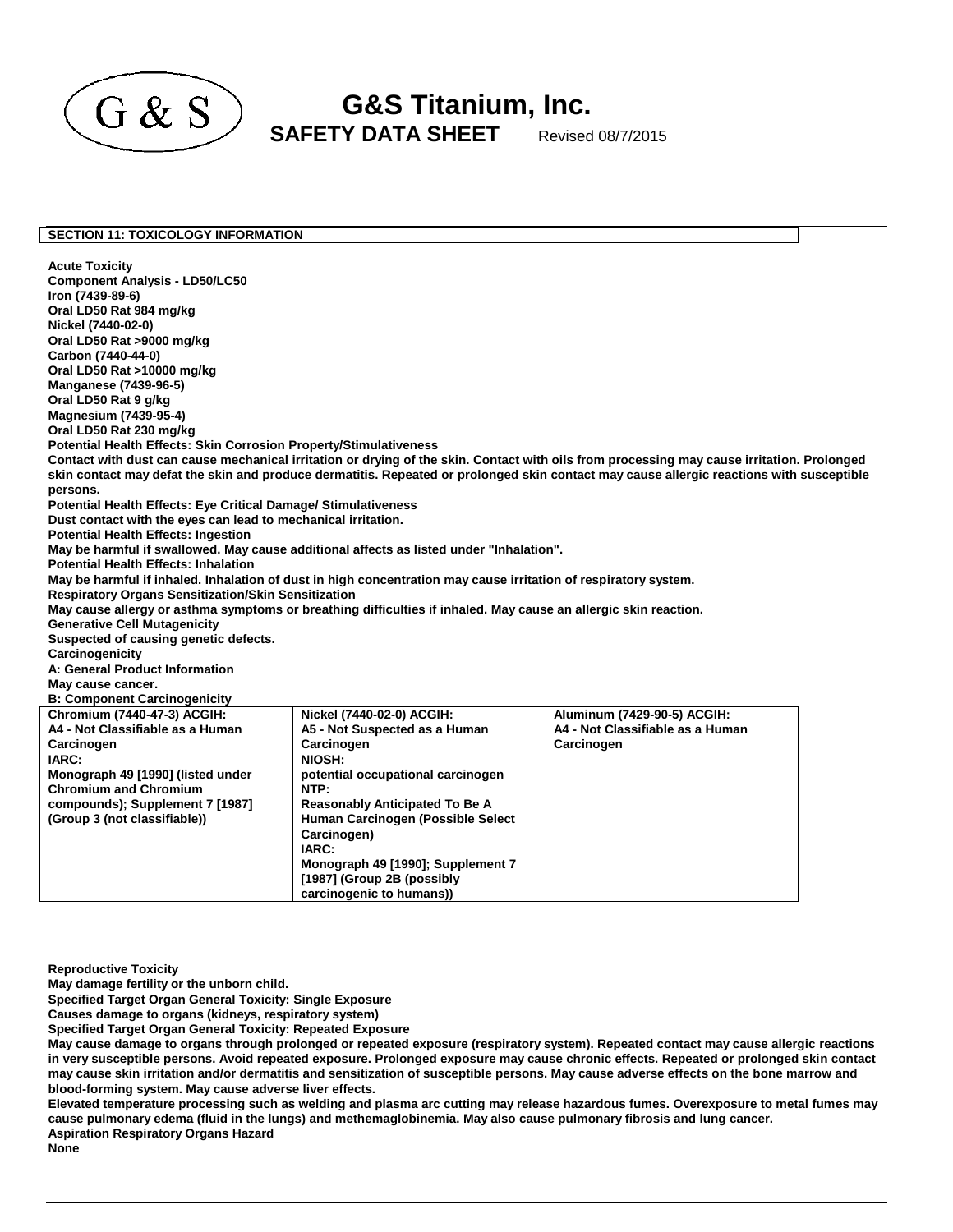

**G&S Titanium, Inc.**  $\begin{array}{cc} \textbf{G} & \textbf{S} \ \textbf{S} & \textbf{S} \end{array}$  SAFETY DATA SHEET Revised 08/7/2015

## **SECTION 12: ECOLOGICAL INFORMATION**

**Ecotoxicity** 

**A: General Product Information** 

**Very toxic to aquatic organisms.** 

**Persistence/Degradability** 

**Metal powders may cause ecological damage through silting or sedimentation effect in water depriving organisms of habitat and mobility, and/or fouling of gills, lungs and skin thus limiting oxygen uptake.** 

## **Bioaccumulation**

**Metal powders in water or soil may form metal oxides or other metal compounds that could become bioavailable and harm aquatic or terrestrial organisms.** 

**Mobility in Soil** 

**Metal powder would be relatively immobile in soils but some metal compounds may be transported with ground water.**

## **SECTION 13: DISPOSAL CONSIDERATIONS**

**Waste Disposal Instructions See Section 7 for Handling Procedures. See Section 8 for Personal Protective Equipment recommendations. Disposal of Contaminated Containers or Packaging Dispose of contents/container in accordance with local/regional/national/international regulations.**

## **SECTION 14: TRANSPORTATION INFORMATION**

#### **Component Marine Pollutants**

|        | This material contains one or more of the following chemicals required by US DOT to be identified as marine pollutants. Component |                             |  |
|--------|-----------------------------------------------------------------------------------------------------------------------------------|-----------------------------|--|
| Copper | 7440-50-8                                                                                                                         | DOT regulated severe marine |  |
|        |                                                                                                                                   | pollutant (powder)          |  |

**DOT Information Shipping Name: Not Regulated IATA Information Shipping Name: Not Regulated ICAO Information Shipping Name: Not Regulated IMDG Information Shipping Name: Not Regulated**

## **SECTION 15: REGULATORY INFORMATION**

#### **Regulatory Information**

**A: Component Analysis**

# This material contains one or more of the following chemicals required to be identified under SARA Section 302 (40 CFR 355 Appendix A), SARA Section **313 (40 CFR 372.65) and/or CERCLA (40 CFR 302.4).**

**Chromium (7440-47-3)**

|                           | <b>SARA 313:</b>     | 1.0 % de minimis concentration                                                                                                                                                                                                                                                                                                                                    |
|---------------------------|----------------------|-------------------------------------------------------------------------------------------------------------------------------------------------------------------------------------------------------------------------------------------------------------------------------------------------------------------------------------------------------------------|
|                           | CERCLA:              | 5000 lb final RQ (no reporting of releases of this hazardous substance is required if the diameter<br>of the pieces of the solid metal released is $>100 \mu m$ ); 2270 kg final RQ (no reporting of releases of this<br>hazardous substance is required if the diameter of the pieces of the solid metal released is<br>$>100 \mu m$ )                           |
| <b>Zinc</b> $(7440-66-6)$ |                      |                                                                                                                                                                                                                                                                                                                                                                   |
|                           | <b>SARA 313:</b>     | 1.0 % de minimis concentration (dust or fume only)                                                                                                                                                                                                                                                                                                                |
|                           | CERCLA:              | 454 kg final RQ (no reporting of releases of this hazardous substance is required if the diameter<br>of the pieces of the solid metal released is $>100 \mu m$ ; 1000 lb final RQ (no reporting of releases of this<br>hazardous substance is required if the diameter of the pieces of the solid metal released is<br>$>100 \mu m$                               |
| Nickel (7440-02-0)        |                      |                                                                                                                                                                                                                                                                                                                                                                   |
|                           | SARA 313:<br>CERCLA: | 0.1 % de minimis concentration<br>100 lb final RQ (no reporting of releases of this hazardous substance is required if the diameter of<br>the pieces of the solid metal released is $>100 \mu m$ ; 45.4 kg final RQ (no reporting of releases of this<br>hazardous substance is required if the diameter of the pieces of the solid metal released is<br>>100 µm) |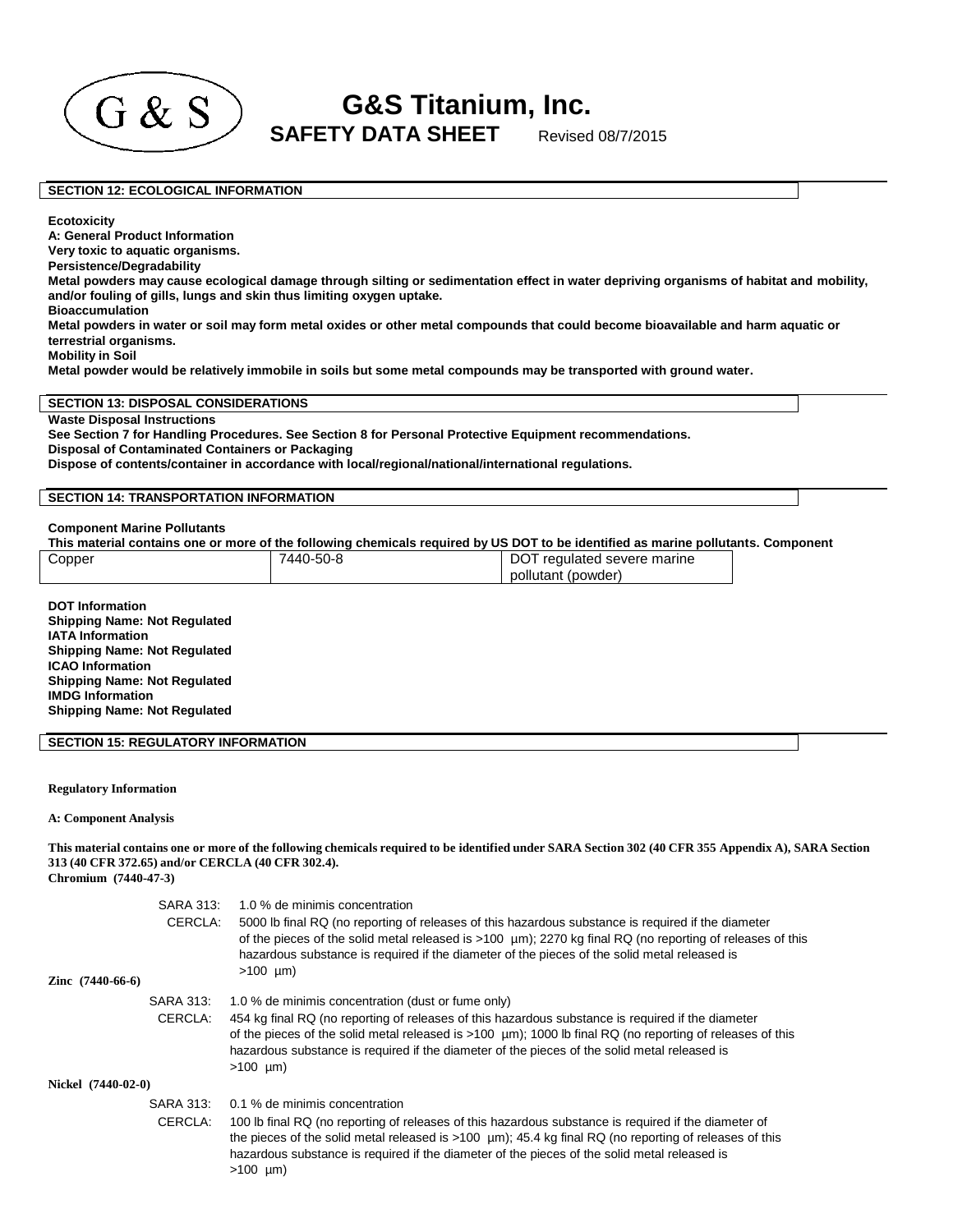

**G&S Titanium, Inc.**  $\mathrm{G\,\&\,S}$  SAFETY DATA SHEET Revised 08/7/2015

**Manganese (7439-96-5) SARA 313: 1.0 % de minimis concentration**

**Copper (7440-50-8)**

SARA 313: 1.0 % de minimis concentration

CERCLA: 5000 lb final RQ (no reporting of releases of this hazardous substance is required if the diameter of the pieces of the solid metal released is >100 µm); 2270 kg final RQ (no reporting of releases of this hazardous substance is required if the diameter of the pieces of the solid metal released is

**Aluminum (7429-90-5)**

>100 µm) **SARA 313: 1.0 % de minimis concentration (dust or fume only)**

**Antimony (7440-36-0)**

CERCLA: 5000 lb final RQ (no reporting of releases of this hazardous substance is required if the diameter of the pieces of the solid metal released is >100 µm); 2270 kg final RQ (no reporting of releases of this hazardous substance is required if the diameter of the pieces **of the solid metal released is >100 µm)**

**Phosphorus (7723-14-0)**

SARA 302: 100 lb TPQ (This material is a reactive solid. The TPQ does not default to 10000 pounds for non**powder, non-molten, non-solution form)**

**CERCLA: 1 lb final RQ; 0.454 kg final RQ**

**Selenium (7782-49-2)**

CERCLA: 100 lb final RQ (no reporting of releases of this hazardous substance is required if the diameter of the pieces of the solid metal released is >100 µm); 45.4 kg final RQ (no reporting of releases of this hazardous substance is required if the diameter of the pieces of the **solid metal released is**

**>100 µm)**

**B: Component Marine Pollutants**

This material contains one or more of the following chemicals required by US DOT to be identified as marine pollutants. **Copper (7440-50-8) 0-2.5 DOT regulated severe marine pollutant (powder)**

**State Regulations**

**A: Component Analysis- State**

**The following components appear on one or more of the following state hazardous substances**

| <b>Component</b> | <b>CAS</b> | CA  | МA  | ΜN  | <b>NJ</b> | <b>PA</b> | <b>RI</b> |
|------------------|------------|-----|-----|-----|-----------|-----------|-----------|
| <b>Iron</b>      | 7439-89-6  | Yes | No. | No  | No.       | No        | No.       |
| Chromium         | 7440-47-3  | Yes | Yes | Yes | Yes       | Yes       | Yes       |
| Zinc             | 7440-66-6  | Yes | Yes | No  | Yes       | Yes       | Yes       |
| <b>Nickel</b>    | 7440-02-0  | Yes | Yes | Yes | Yes       | Yes       | Yes       |
| Carbon           | 7440-44-0  | No. | No. | No. | No.       | No.       | Yes       |
| Molybdenum       | 7439-98-7  | Yes | Yes | Yes | Yes       | Yes       | Yes       |
| Manganese        | 7439-96-5  | Yes | Yes | Yes | Yes       | Yes       | Yes       |
| Copper           | 7440-50-8  | Yes | Yes | Yes | Yes       | Yes       | Yes       |
| Aluminum         | 7429-90-5  | Yes | Yes | Yes | Yes       | Yes       | Yes       |
| Titanium         | 7440-32-6  | Yes | No. | No. | Yes       | No.       | No.       |
| Vanadium         | 7440-62-2  | Yes | Yes | No. | Yes       | Yes       | No.       |
| Magnesium        | 7439-95-4  | Yes | Yes | No. | Yes       | Yes       | Yes       |
| Tin              | 7440-31-5  | Yes | Yes | Yes | Yes       | Yes       | Yes       |
| Tungsten         | 7440-33-7  | Yes | Yes | Yes | Yes       | Yes       | Yes       |

WARNING! This product contains a chemical known to the state of California to cause cancer.

WARNING! This product contains a chemical known to the state of California to cause reproductive/developmental effects.